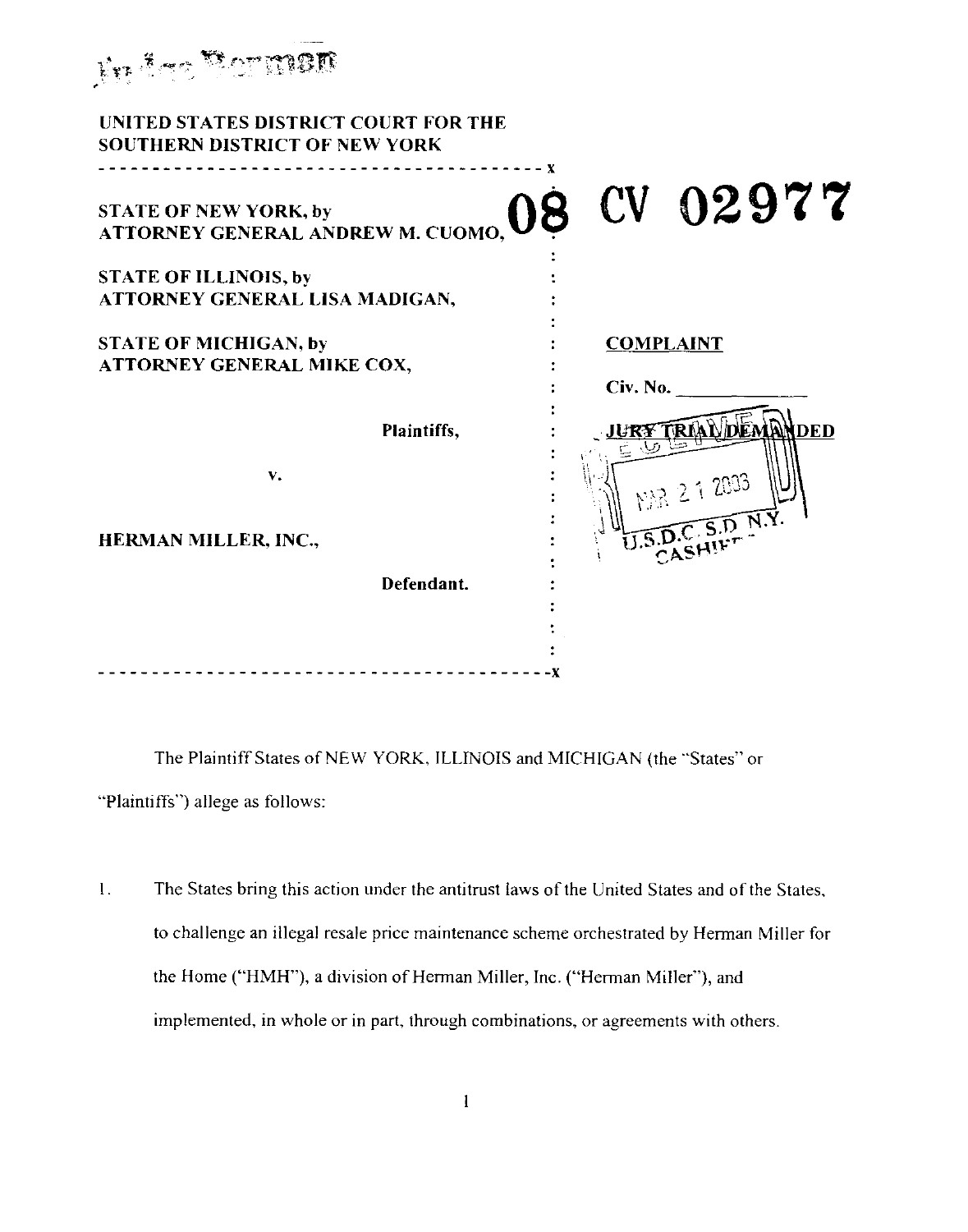- 2. The purpose of this scheme was to unlawfully stabilize and artificially raise retail prices and retail price levels and to reduce retail price competition for  $HMH$ 's Aeron<sup>TM</sup> chairs ("Aeron").
- 3. HMH stabilized the retail price and retail price levels of Aeron chairs and insured that they were sold at artificially inflated prices through its "Suggested Retail Price" ("SRP") policy. Under the SRP policy, HMH retailers had to agree with HMH not to advertise below HMH's dictated prices for Aeron chairs in any medium where prices can be seen by consumers.
- 4. As a result of these anticompetitive practices, consumers were denied the benefits of unrestrained price competition on the Aeron chairs and Aeron prices to consumers wer e raised above their competitive levels.

### **JURISDICTION AND VENUE**

- 5. This action arises under § 1 of the Sherman Act, 15 U.S.C. § 1, and § 16 of the Clayton Act, 15 U.S.C. § 26. This Court has subject matter jurisdiction over Plaintiffs' claims under 28 U.S.C. §§ 1331 and 1337.
- 6. This complaint also alleges violations of state antitrust laws, and seeks injunctive relief, civil penalties and related relief under those state laws. This Court has jurisdiction over those claims under  $28 \text{ U.S.C.}$  § 1367 and the principles of supplemental jurisdiction. The federal and state law claims arise from a common nucleus of operative facts, and the entire suit commenced by this Complaint constitutes a single action that would ordinarily be tried in one judicial proceeding. The exercise of supplemental jurisdiction will avoid

 $\overline{2}$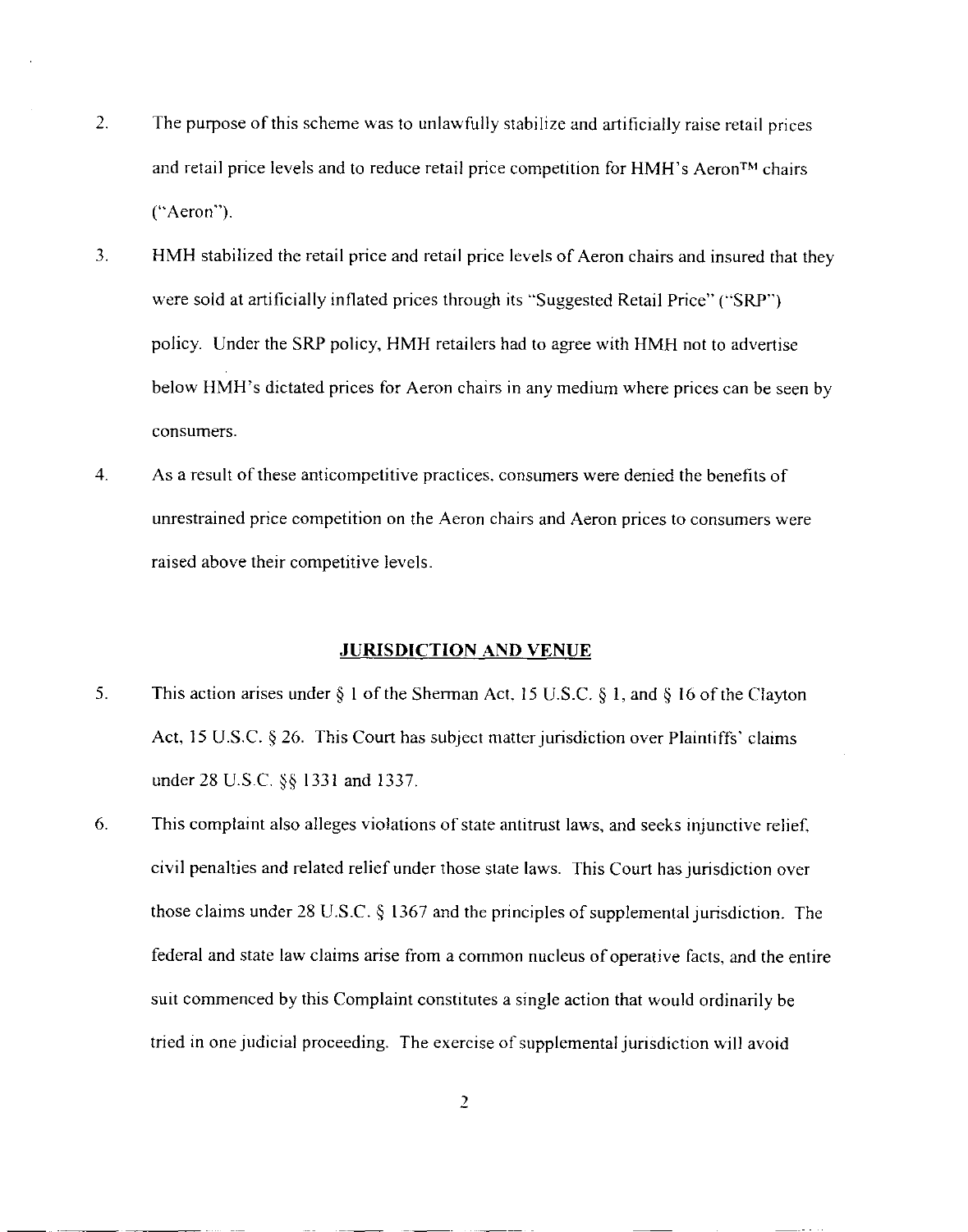duplication and a multiplicity of actions, and will promote the interests of judicial economy, convenience and fairness.

- 7. This Court further has personal jurisdiction over Herman Miller under 15 U.S.C. § 22 and N.Y. C.P.L.R. 302(a). Herman Miller has: (a) transacted business in New York State; (b) committed tortious acts within the state; and/or  $(c)$  committed tortious acts without the state causing injury within the state. The claims alleged in this Complaint arise out of such business or tortious acts.
- 8. Venue in this district is proper under 28 U.S.C.  $\S$  1391(b), (c) and (d), 15 U.S.C.  $\S$  22 and N .Y. C.P.L.R. §§ 503 and 509.

#### **THE PARTIES**

- 9. Plaintiff States bring this action in their sovereign capacity, on behalf of their States ' economy and general welfare, and/or as otherwise authorized by law, to enforce federal and state antitrust laws, and to secure appropriate equitable relief.
- 10. Defendant Herman Miller is a corporation organized under the laws of Michigan, with its principal place of business in Zeeland, Michigan . At all relevant times, Herman Miller acted through HMH, one of its divisions. HMH transacts business – and/or HMH' s furniture is sold – in each of the Plaintiff States and throughout the United States generally.

### **CO-CONSPIRATOR S**

11. Various firms, persons, corporations and other business entities, known and unknown to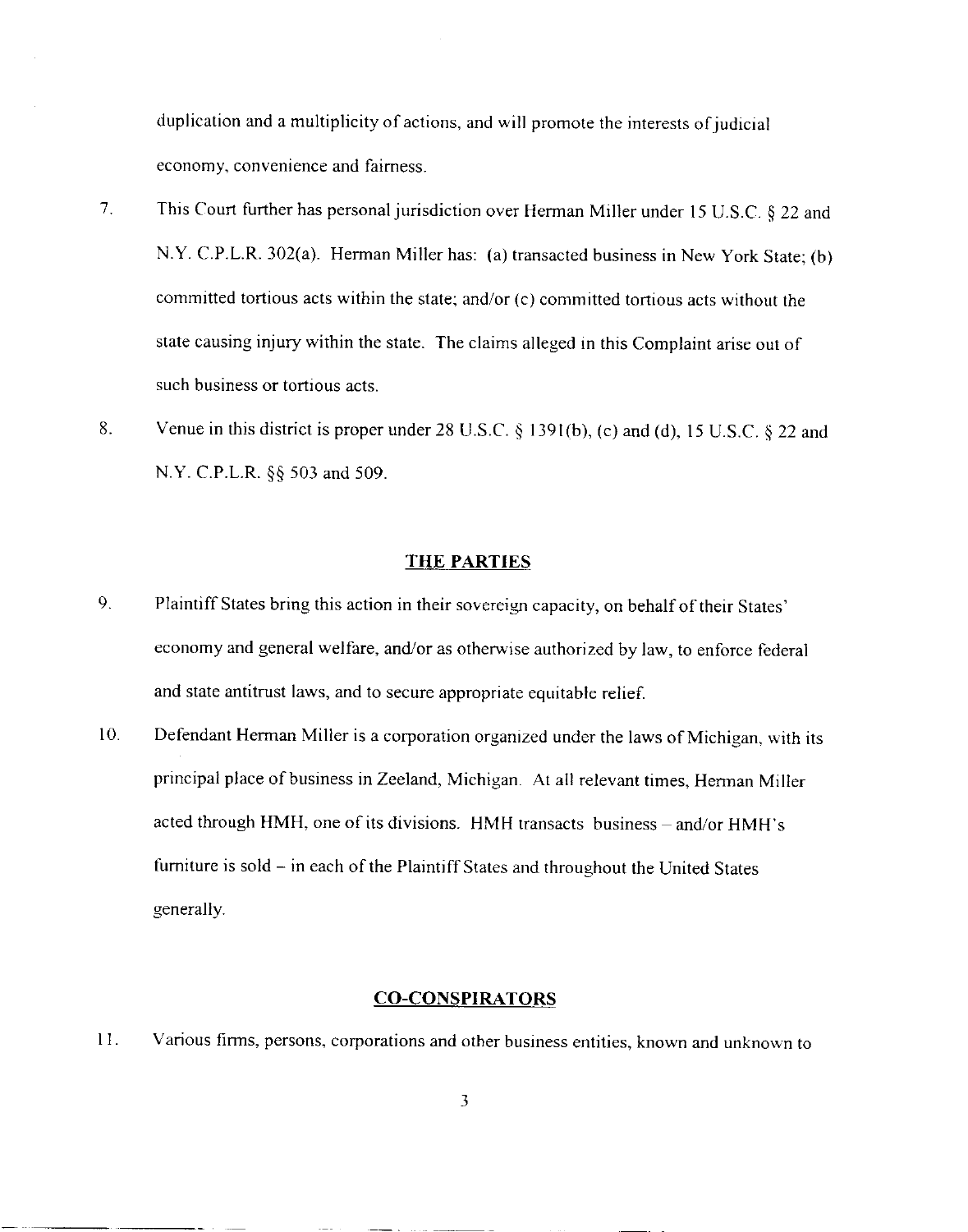the States and not named as defendants, including without limitation unnamed retailers, have participated as co-conspirators with HMH in the violations alleged in this Complaint, and have performed acts in furtherance thereof.

### **ANTICOMPETITIVE CONDUCT**

- 12. Aeron chairs are high-end, ergonomically designed office chairs. Aeron chairs are very popular and sought-after.
- 13. HMH engaged in various anticompetitive practices to stabilize the retail price or retai <sup>l</sup> price levels of Aeron chairs and to insure that they were sold at artificially inflated prices .
- 14. The competitive threat arose from retailers vigorously competing with one another on the internet and in brick and mortar stores.
- 15. As early as 1998, HMH retailers started to sell the Aeron chair on the internet at discount prices. Discount prices were also advertised in newspapers. The ability of retailers and consumers to compare prices led to price competition by HMH's retailers resulting in lower prices for consumers.
- 16. Price competition led to complaints by HMH retailers to HMH about discounting by HMH retailers, causing their margins to erode.
- 17. Responding to complaints and urging by HMH's retailers, beginning at least as early as Novermber 2001, HMH established and announced minimum prices, below which retailers were prohibited from advertising any HMH furniture .
- 18. HMH's minimum price policy officially started on January 1, 2002 and forbade retailers from advertising any furniture below the price HMH dictated. HMH called its

4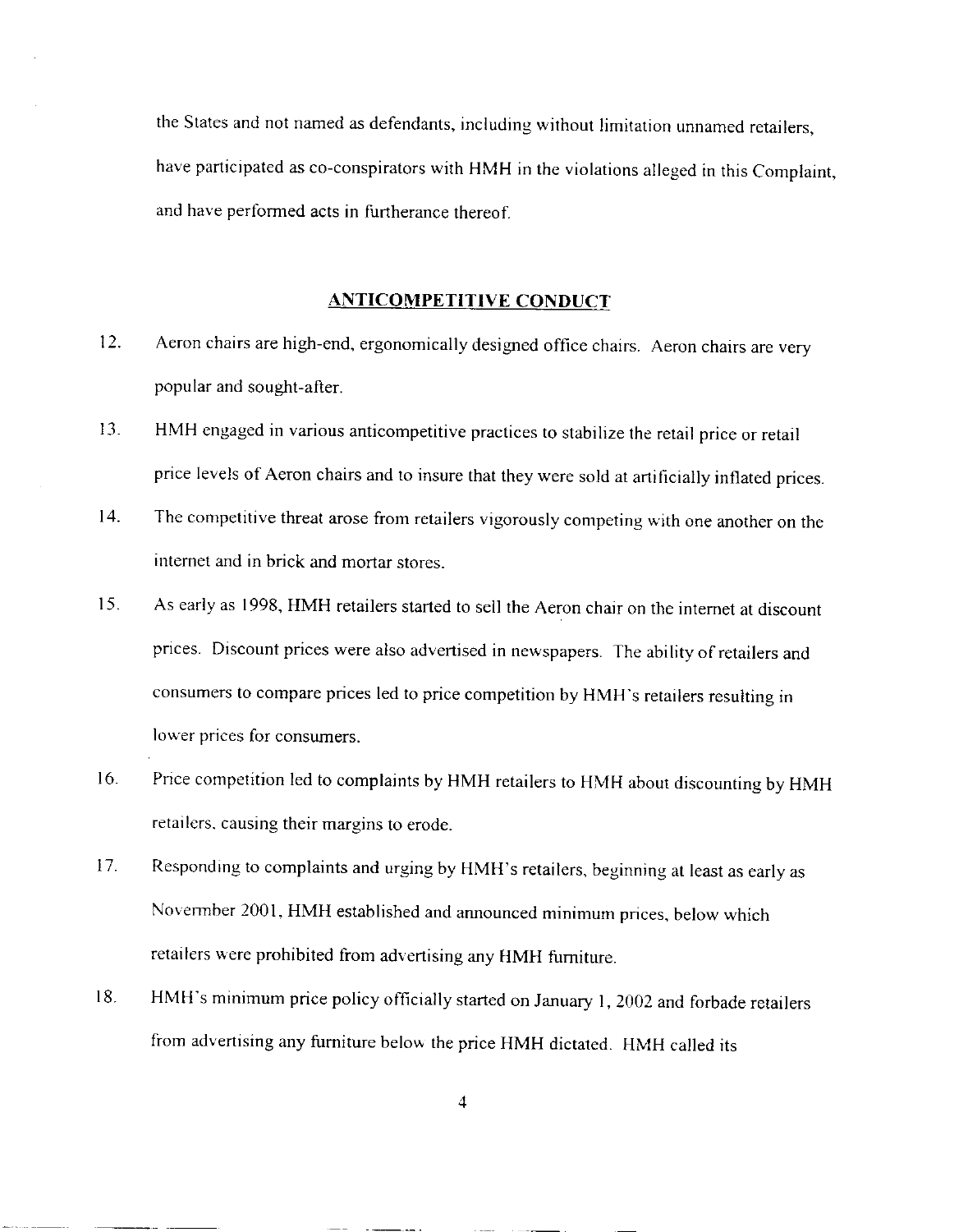manufacturer's suggested retail price policy the "Suggested Retail Price" or "SRP" policy .

- 19. Any retailer that advertised below HMH's suggested retail price would be terminated or lose access to HMH product for one year.
- 20. The SRP policy controlled the prices at which retailers could display any price to the public, including in-store price tags, and on the retailers' own internet websites, thereby uniformly setting the retail price or retail price level.
- 21. HMH sought and received agreements from retailers that they would advertise Aerons at or no lower than the prices dictated by HMH, and at or no lower than the discount level set by HMH during sale periods.
- 22. Retailers' prices on the internet and through retailers' catalogues were generally non negotiable. The price shown on a retailer's website or catalogue was the price at which a consumer purchased the product.
- 23. Some retailers who wanted to sell Aerons for less by advertising a lower price attempted to do so. When a retailer advertised below HMH's minimum price, HMH terminated the retailer's access to the Aeron chair for one year .
- 24. Prior to the end of the one year termination, HMH began a dialogue with terminated retailers to come back again as an HMH retailer but this time following HMH's SRP policy. Retailers often acquiesced.
- 25. HMH implemented its SRP policy to improve retail margins and by most accounts, the program did so. The few retailers who chose not to follow the SRP were either terminated or lost access to the Aeron they advertised at less than the SRP. The vast majority of retailers raised and maintained their retail price at the SRP level.

s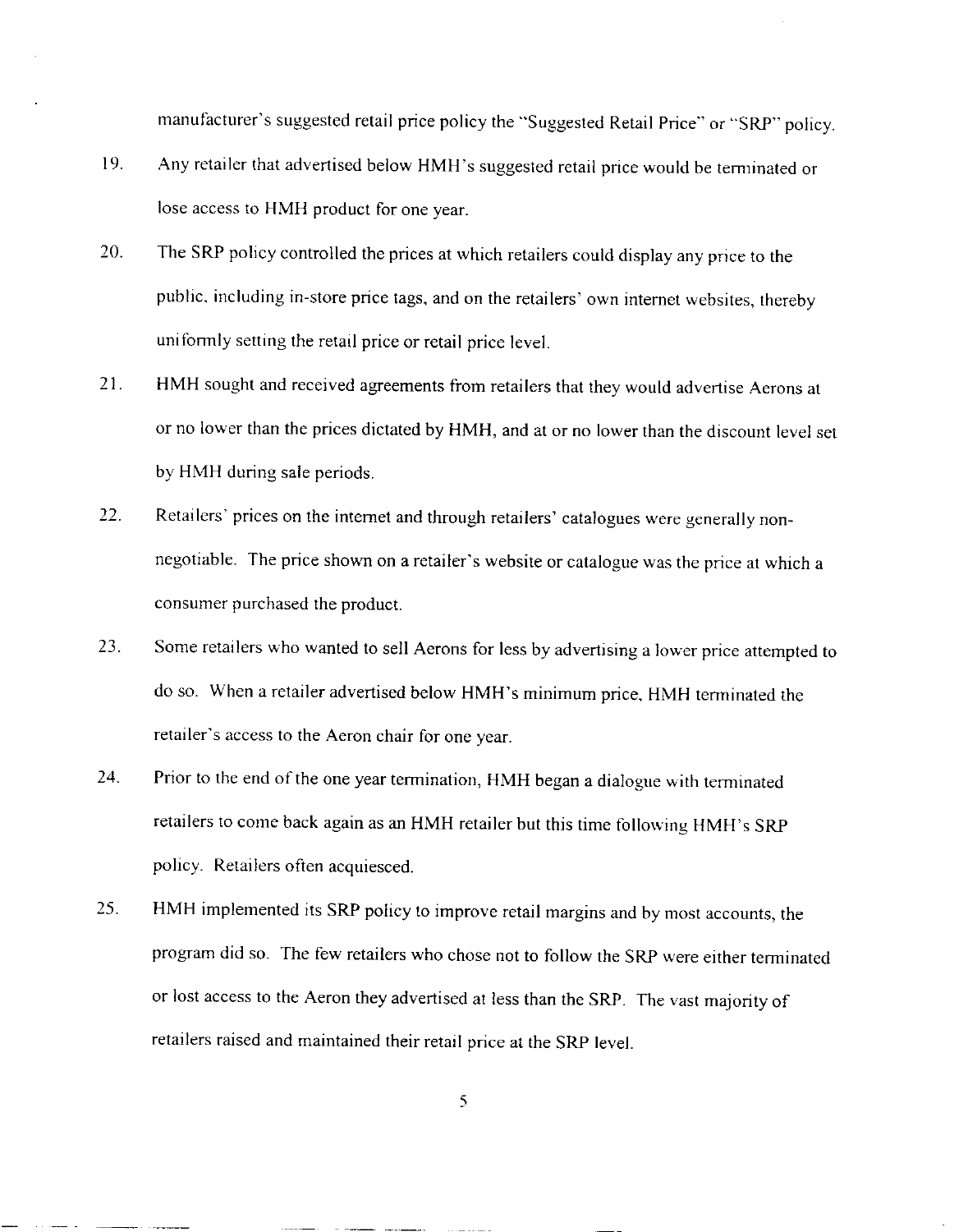- 26. HMH's SRP policy effectively controlled the prices at which its retailers could advertise the Aeron chair through agreements with retailers and thereby effectively controlled the resale prices of its retailers.
- 27. HMH restrained its retailers from disclosing any discount price on any medium that could be seen by the public, including in-store shelf tags. HMH's SRP policy eliminated the advertised price as a selling tool.
- 28. HMH denied consumers the benefits of unrestrained price competition and restricted consumer access to price information through its control of retailers' prices in advertising .
- 29. These anticompetitive agreements and practices achieved the desired result in two ways . First, Aeron chair prices which had been dropping, were stabilized and then raised uniformly across retailers. Second, HMH retailers were able to maintain higher prices. As a result of both effects, consumers paid higher prices for Aeron chairs than they would have paid absent the anticompetitive agreements and practices.
- 30. These anticompetitive practices: (a) prevented consumers from purchasing lower-priced Aeron chairs; (b) denied consumers access to information on discounts; and (c) hindered retailers from selling at their discretion. By this action, the States seek injunctive relief to prevent HMH from engaging in, or from returning to, those practices .
- 31. Accordingly, the States seek in this action (1) civil penalties as provided by State statutes; and (2) injunctive relief sufficient to prohibit and prevent any recurrence of defendant's conduct.

6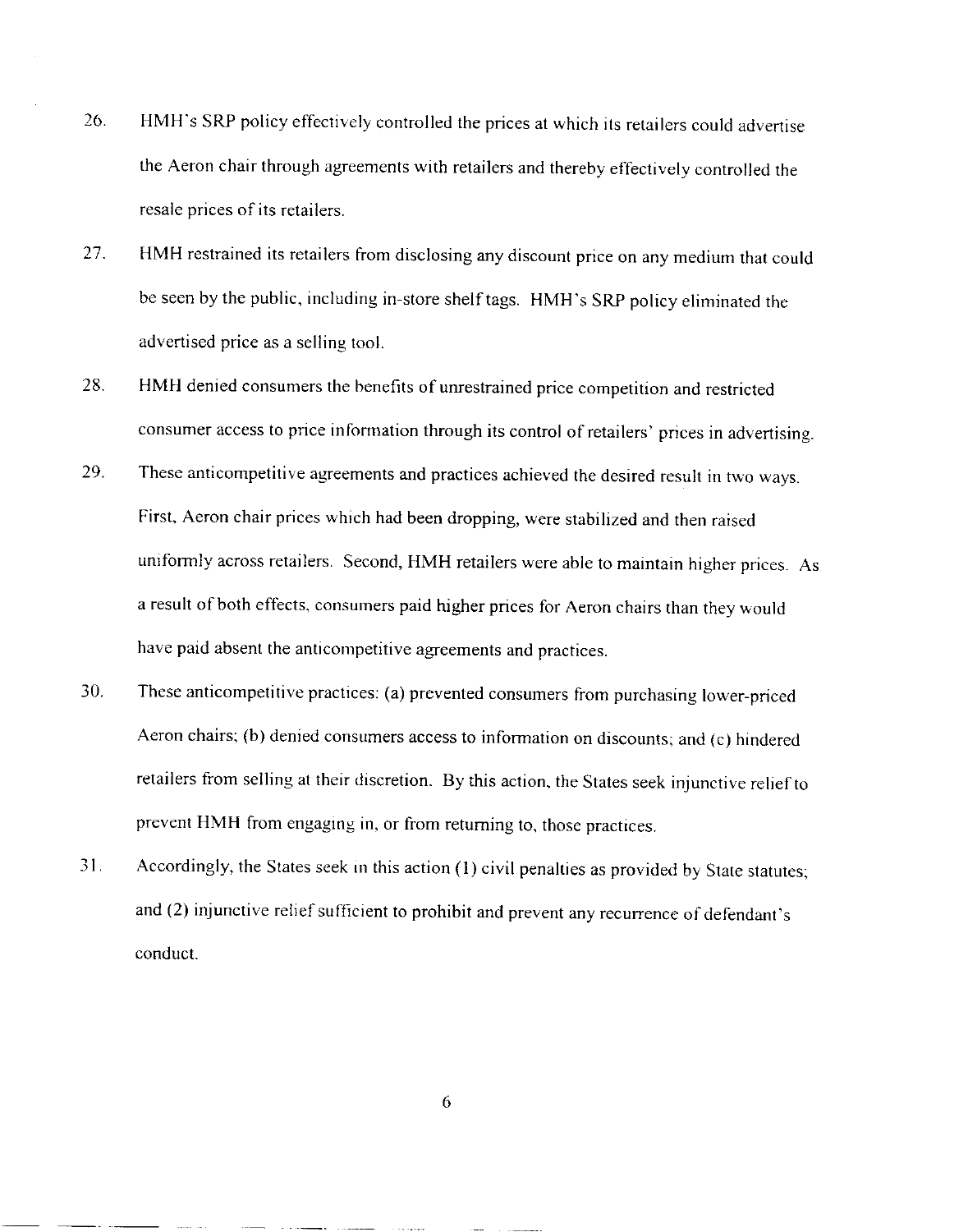### **TRADE AND COMMERCE**

- 32. HMH is engaged in the business of developing, arranging for the manufacture of, distributing and selling furniture, including the Aeron chair.
- 33. HMH sells the Aeron to consumers throughout the United States, through its retailers .
- 34. HMH's Aeron chairs are transported across state lines and are sold in the Plaintiff States by both HMH and its retailers.
- 35. HMH's Aeron chairs are marketed, promoted, and sold in interstate commerce throughou <sup>t</sup> the United States.
- 36. The activities of HMH and its co-conspirators -- including marketing, promoting, receiving, distributing and selling furniture -- are in the regular, continuous and substantial flow of interstate commerce and have had, and do have, a substantial effect upon interstate commerce.

# **INJURY TO CONSUMERS AND COMPETITION**

- 37. As a result of anticompetitive practices by HMH, retail prices for Aerons increased and were maintained at higher prices.
- 38. HMH's SRP policy stabilized and raised retail price or price levels and eliminated price competition among HMH's retailers.
- 39. HMH's acts and practices, undertaken in conjunction with those of its co-conspirators . had the purpose or effect, or the tendency or capacity, unreasonably to restrain trade and to injure competition within and throughout the United States, by:
	- (a) Establishing a resale price maintenance scheme that restricted independent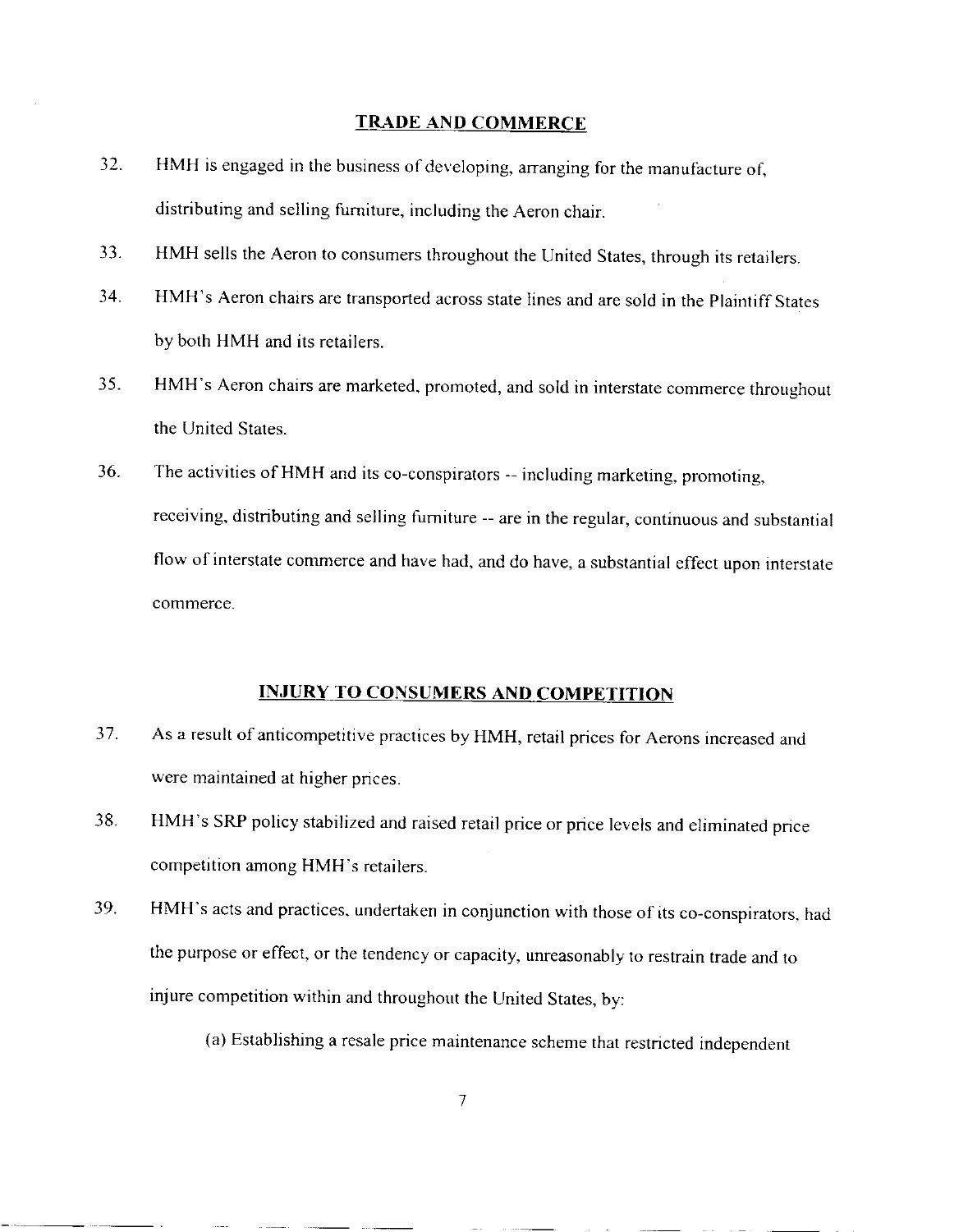retailer pricing of Aeron chairs and that deprived consumers of the benefits of an unrestrained competitive market;

(b) Raising the prices or price levels that consumers paid for Aeron chairs above their competitive levels;

(c) Preventing consumers from obtaining competitive price information and limiting consumer choice by restricting HMH retailers from advertising differentiated prices.

(d) Coercing retailers into advertising Aeron chairs at supracompetitive prices tha <sup>t</sup> the retailers would not otherwise have set in exercising their independent business judgment;

(e) Coercing retailers into conducting temporary sales at certain set times of th e year, for a set duration, at a set maximum discount percentage on Aeron chairs that the retailers would otherwise have conducted differently in exercising their independent business judgment;

(f) Facilitating horizontal agreements among retailers of Aeron chairs to have the same uniform advertised prices; and

 $(g)$  Coordinating efforts by HMH retailers of Aeron chairs to stop discounting by their competitors.

# **FIRST CLAIM : CONSPIRACY IN RESTRAINT OF TRADE IN VIOLATION OF SECTION 1 OF THE SHERMAN ACT**

40. The Plaintiff States repeat the allegations in paragraphs 1 through the preceding paragraph .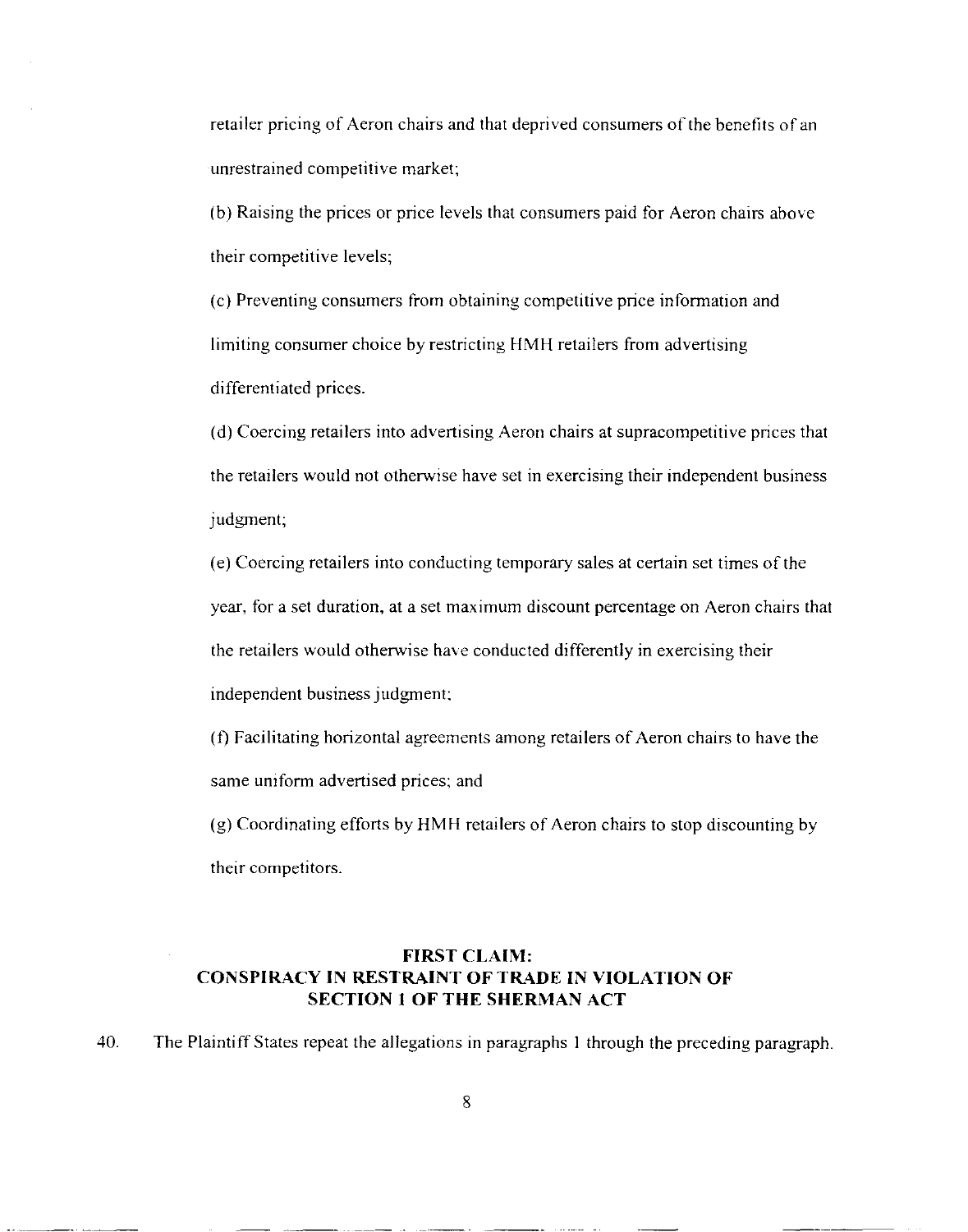- 41. Since at least as early as 2001, HMH and its co-conspirators have engaged in continuing unlawful contracts, combinations or conspiracies in unreasonable restraint of interstate trade and commerce in violation of Section 1 of the Sherman Act, 15 U.S.C.  $\S$  1.
- 42. The combinations, contracts and conspiracies consisted of, among other things, express or implied agreements between HMH and its retailers to set the resale price and resale price levels for Aeron chairs.
- 43. HMH also has entered into continuing unlawful contracts, combinations and conspiracies by coercing its retailers to set the advertised prices at the same retail level .
- 44. As a result of this unlawful conduct, consumers residing in the Plaintiff States have paid higher prices for Aeron chairs than they would have paid absent HMH's anticompetitive acts, and consumers were deprived of choosing from a full, competitive range of retailers who may have offered discounts because such information was stifled by HMH's SRP policy.

## **SECOND CLAIM:** STATE LAW **VIOLATIONS**

- 45. Plaintiffs repeat the allegations in paragraphs I through the preceding paragraph .
- 46. HMH's anticompetitive practices violate state antitrust statutes.
- 47. The aforementioned acts and practices by HMH were and are in violation of New York General Business Law  $\S$  340(1), 342, and 342-a.
- 48. The aforementioned acts and practices by HMH were and are in violation of 740 Illinois Compiled Statutes 10/3.
- 49. The aforementioned acts and practices by HMH were and are in violation of the Michigan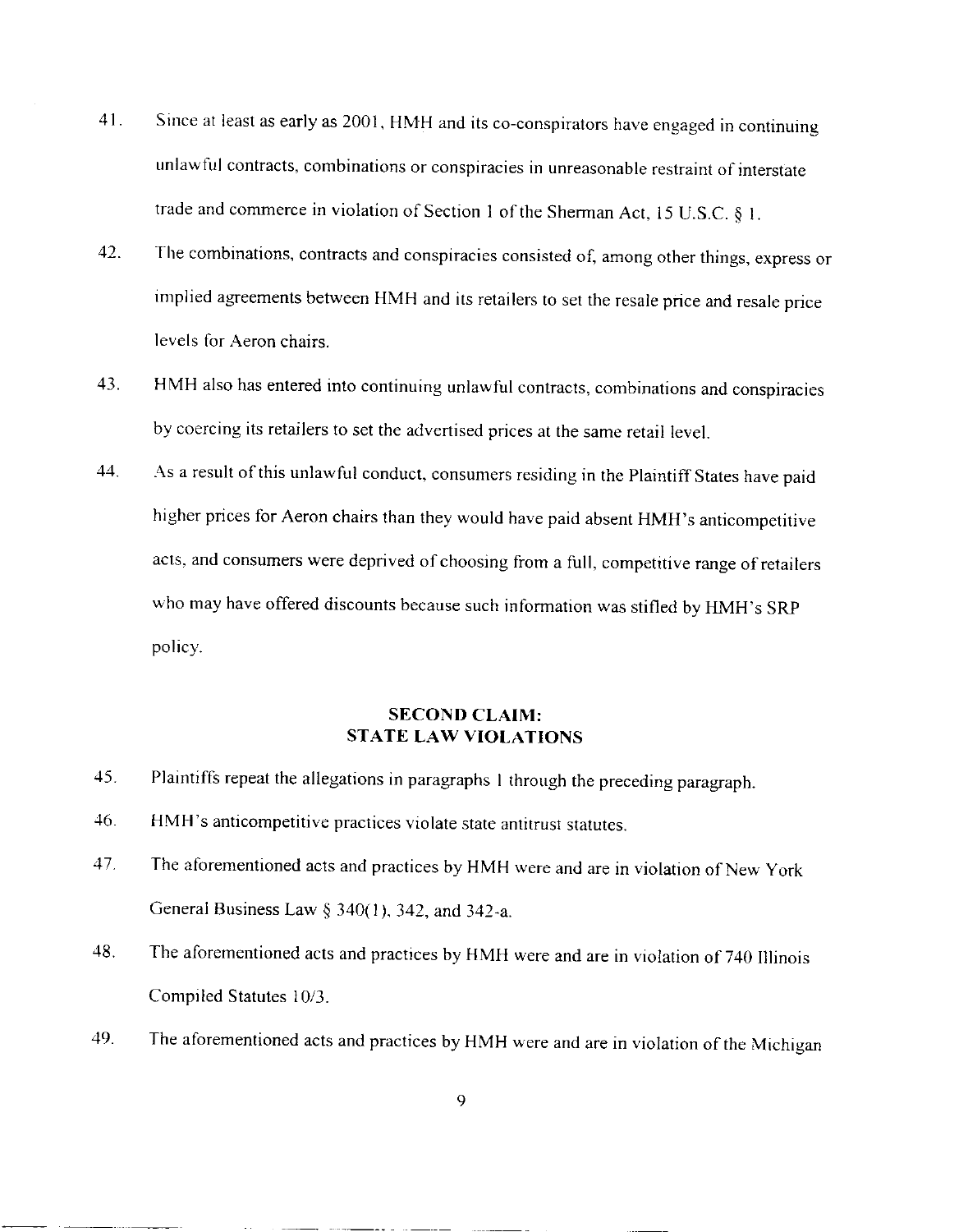Antitrust Reform Act, Mich. Comp. Laws Ann. § 445.771 *et seq.* 

### **RELIEF REQUESTE D**

Accordingly, the States respectfully request judgment as follows:

- 50. Adjudging and decreeing that Herman Miller has violated Section I of the Sherman Act, 15 U .S.C. § 1, New York General Business Law §§ 340(1), 342, 342-a, 740 Illinoi s Compiled Statutes 10/3, and Michigan Antitrust Reform Act, Mich. Comp. Laws Ann. § 445 .771 *et seq. ;*
- 51. Awarding the States civil penalties against Herman Miller under the applicable state statutes;
- 52. Enjoining and restraining, pursuant to federal and state law, Herman Miller, its affiliates , assignees, subsidiaries, successors and transferees, and its officers, directors, partners, agents and employees, and all other persons acting or claiming to act on its behalf or in concert with it, engaging in any conduct, contract, combination or conspiracy to fix the resale price or resale price levels of HMH furniture by controlling the price at which its retailers may advertise, and adopting or following any practice, plan, program or device having a purpose or effect similar to the anti-competitive actions set forth above .
- 53. Directing such other equitable relief as may be necessary to redress Herman Miller's violations of federal and state law;
- 54. Awarding Plaintiffs their costs of this action, including reasonable attorneys' fees; and
- 55. Granting such other and further relief as may be just and proper.

10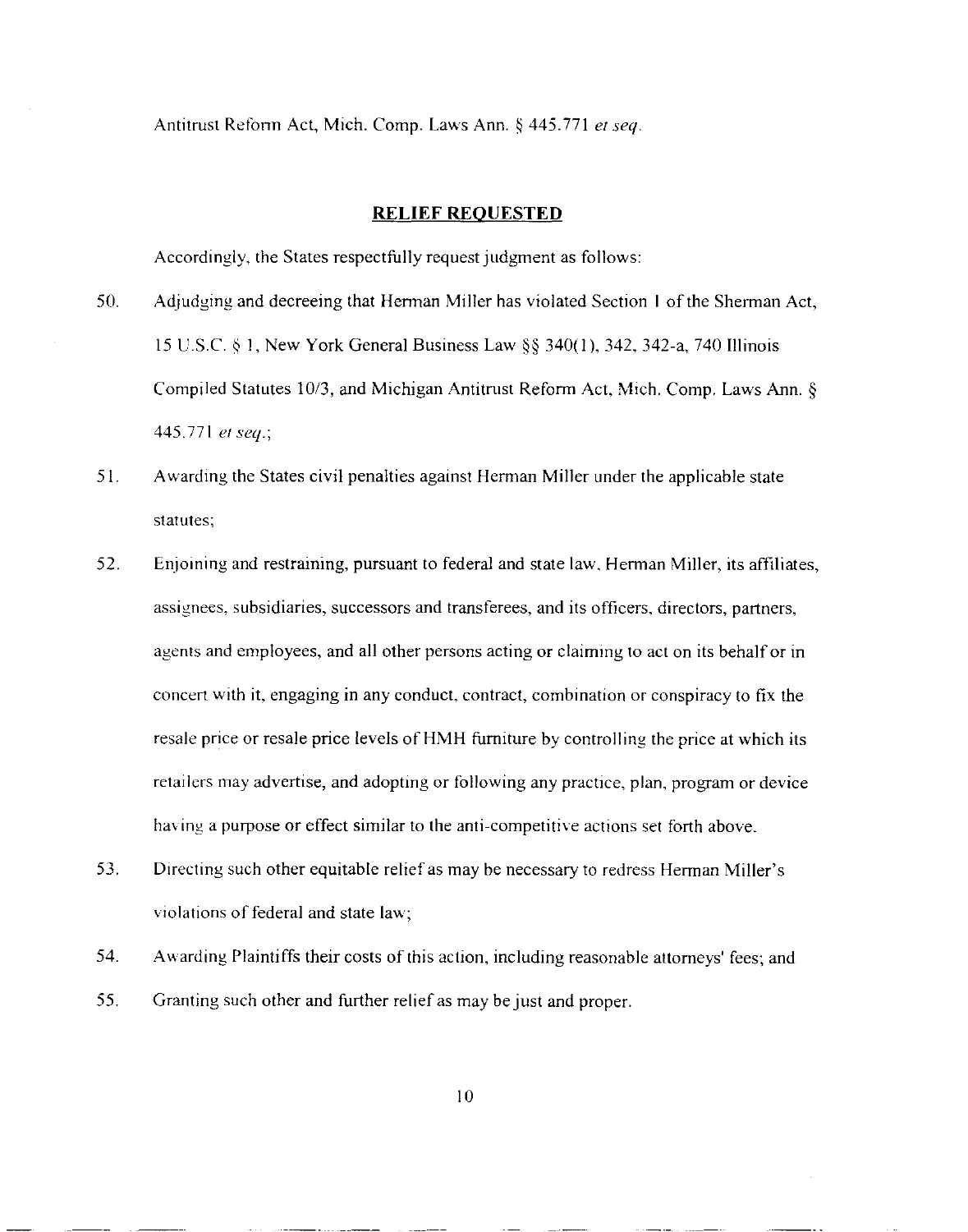### **DEMAND FOR JURY TRIAL**

The Plaintiff States demand a trial by jury for each and every issue triable of right to a

Jury.

Dated: New York, New York March  $\frac{1}{2}$  , 2008

> ANDREW M. CUOMO, Attorney General State of New York

> > z

By:

JAY L. HIMES (JLH 7714) Assistant Attorney General Chief, Antitrust Bureau

STATE OF NEW YORK Office of the Attorney General 120 Broadway, Suite 2601 New York, New York 1027 <sup>1</sup> (212) 416-8262

Of Counsel:

ROBERT HUBBARD JAMES YOON **Assistant Attorneys General** Antitrust Bureau